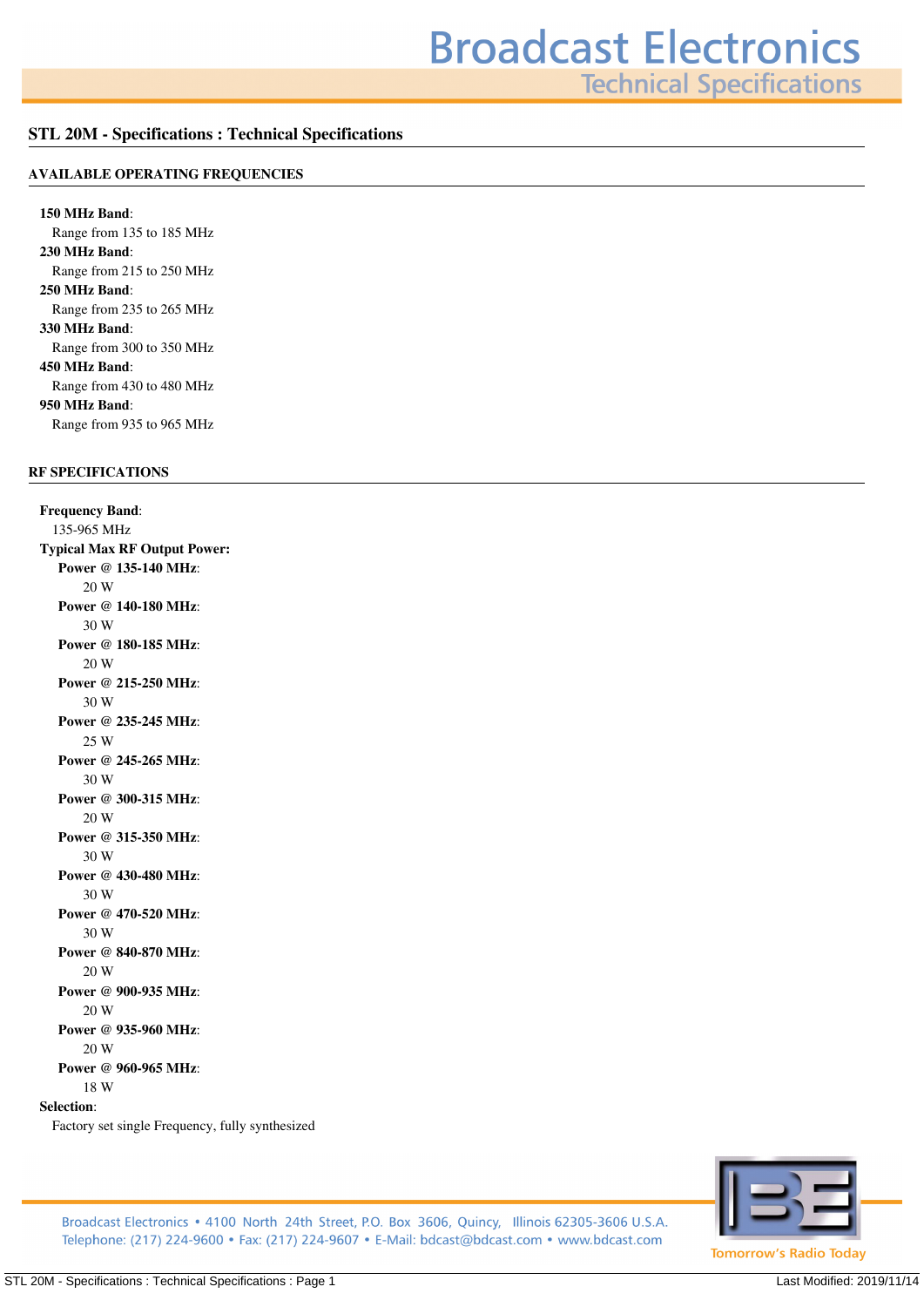# **Broadcast Electronics**

**Technical Specifications** 

#### **Deviation***:*

*± 50 kHz standard; adjustable up to ± 200 kHz max*

**Stability over Operating Temperature range***:*

*± 0.0001%*

**Agility and Accuracy (Models under 935 MHz):**

**For frequencies divisible by 5 or 6.25 kHz***:*

*± 0.00004%*

**For MOST frequencies NOT divisible by 5 or 6.25 kHz***: ± 0.00015%*

**Agility and Accuracy (Models over 935 MHz): For frequencies divisible by 10 or 12.5 kHz***:*

*± 0.00004%*

**For MOST frequencies NOT divisible by 10 or 12.5 kHz***:*

*± 0.00015%*

#### **AUDIO SPECIFICATIONS**

**Modulation***: Direct FM (synthesized)* **Type of technology to produce carrier***: Phase-locked loop (synthesized)* **Spurious Emission***: More than 60 dB below carrier* **RF Output Impedance***: 50 Ohm* **VSWR***: 1.5:1 at all phase angles into 50 Ohm load* **Mono Operation: Connector Type***: 15-pin D connector or external terminal strip* **Impedance***: Balanced 600 Ohms* **Level***: +8 dBm* **Audio Bandwidth***: 50 Hz to 15 KHz* **Pre-emphasis***: 0, 25, 50, and 75 µsec, user selectable* **Signal To Noise***: ≥74 dB, 75 µsec pre-emphasis, ±50 kHz deviation* **Frequency Response (50 Hz to 15 kHz)***: ±.05 dB* **Distortion***: ≤0.2% from 50 Hz to 190 kHz* **Subcarrier Inputs (Select up to two)***: 39 KHz, 67 KHz, 92 KHz, 110 KHz, 152 KHz, 185 KHz* **Subcarrier Operation***: 3 Vpp for 10% injection, 5K Ohms unbalanced, BNC connectors*

**MECHANICAL/PHYSICAL**

#### **Accessory Connector***:*



Broadcast Electronics • 4100 North 24th Street, P.O. Box 3606, Quincy, Illinois 62305-3606 U.S.A. Telephone: (217) 224-9600 • Fax: (217) 224-9607 • E-Mail: bdcast@bdcast.com • www.bdcast.com

STL 20M - Specifications : Technical Specifications : Page 2 Last Modified: 2019/11/14